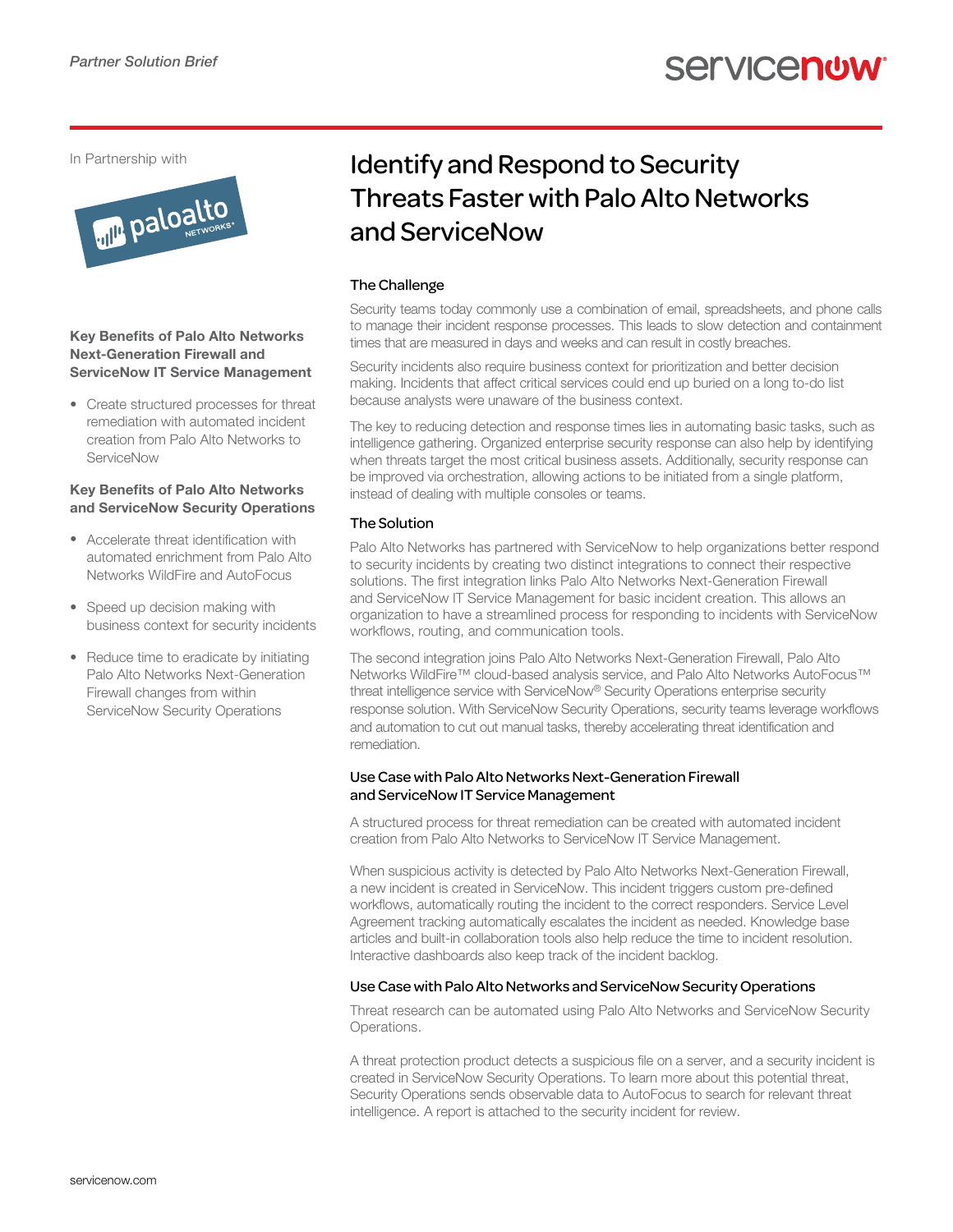| 1 File Information          |                                                                  |  |  |  |
|-----------------------------|------------------------------------------------------------------|--|--|--|
| <b>File Type</b>            | PE                                                               |  |  |  |
| <b>File Signer</b>          |                                                                  |  |  |  |
| <b>SHA-256</b>              | b9318a66fa7f50f2f3ecaca02a96268ad2c63db7554ea3acbde43bf517328d06 |  |  |  |
| <b>SHA-1</b>                | cd79b536868efb8b2edd2db4e4100f0bd2f69e28                         |  |  |  |
| MD <sub>5</sub>             | 4287e15af6191f5cab1c92ff7be8dcc3                                 |  |  |  |
| <b>File Size</b>            | 3723264bytes                                                     |  |  |  |
| <b>First Seen Timestamp</b> | 2017-05-15 18:31:26 UTC                                          |  |  |  |
| <b>Verdict</b>              | <b>Malware</b>                                                   |  |  |  |
| <b>Antivirus Coverage</b>   | <b>VirusTotal Information</b>                                    |  |  |  |

#### *Figure 1 - This report from Palo Alto Networks WildFire shows the suspicious file is malware*

In parallel, the suspicious file is automatically sent to WildFire for analysis. Using static and dynamic analysis over multiple operating systems and application versions, this cloud-based analysis can identify never-before-seen threats. The resulting report includes a verdict as well as detailed analysis of the file, including behavior, network activity, and processes. This is automatically attached to the security incident in Security Operations for the analyst to review. This search puts the entire wealth of Palo Alto Networks threat intelligence at your fingertips, cutting the time it takes to conduct analysis, forensics, or hunting efforts.

With Security Operations, research was initiated automatically and completed in seconds, meaning the security analyst can review both the incident and valuable context in one place. Security Operations also has the capabilities to automatically retrieve running processes and active network connections from the server in question.

Using the data from AutoFocus, WildFire, and the IoC lookup, the analyst can determine that the suspicious file is indeed malicious and has also attempted to contact an unknown IP address. The analyst sees that ServiceNow has identified this incident as business critical because of the importance of the affected server and the services that depend upon it.

From here, the analyst can follow a workflow within Security Operations to prevent further infection and remediate the malware. The workflow was customized to the organization's security runbook and built using ServiceNow's visual editor. The first step is to update the Palo Alto Networks Next-Generation Firewall to block communication with the unknown IP address. This can be done from within ServiceNow Security Operations by creating a new firewall block request. The request can be sent for approval or straight to the



*Figure 2 - The Business Service Map shows which services depend on the affected server.*